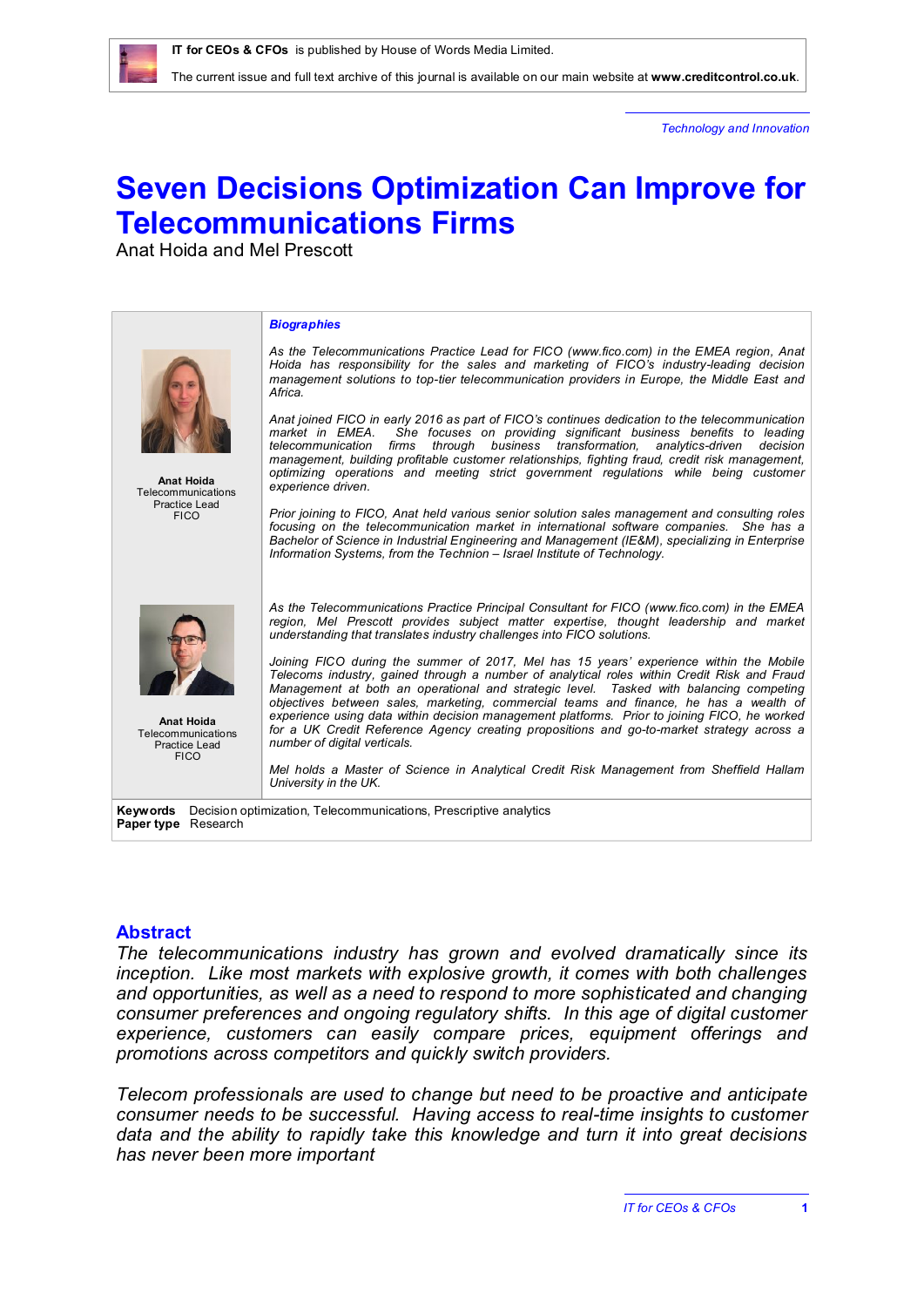

*Technology and Innovation*

#### **Introduction**

With the telecoms industry in a continual state of change, telcos must manage shifting consumer trends, deal with new regulations, and maintain a massive technology infrastructure, while also remaining profitable and staying ahead in a highly saturated market.

To address these competing considerations, industry leaders are increasingly turning to optimization – a prescriptive analytics approach that takes into account existing data and constraints to determine the best action from all feasible outcomes for reaching specific business objectives.

Optimization is a systematic, scientific approach that businesses use to create more effective strategies that can also be deployed more quickly, resulting in better decisions and ultimately, improved business performance. A further advantage of using this kind of prescriptive analytics is its ability to continuously adapt to both changing market conditions, regulations and individual circumstances, thus consistently ensuring that the best possible decisions are made.

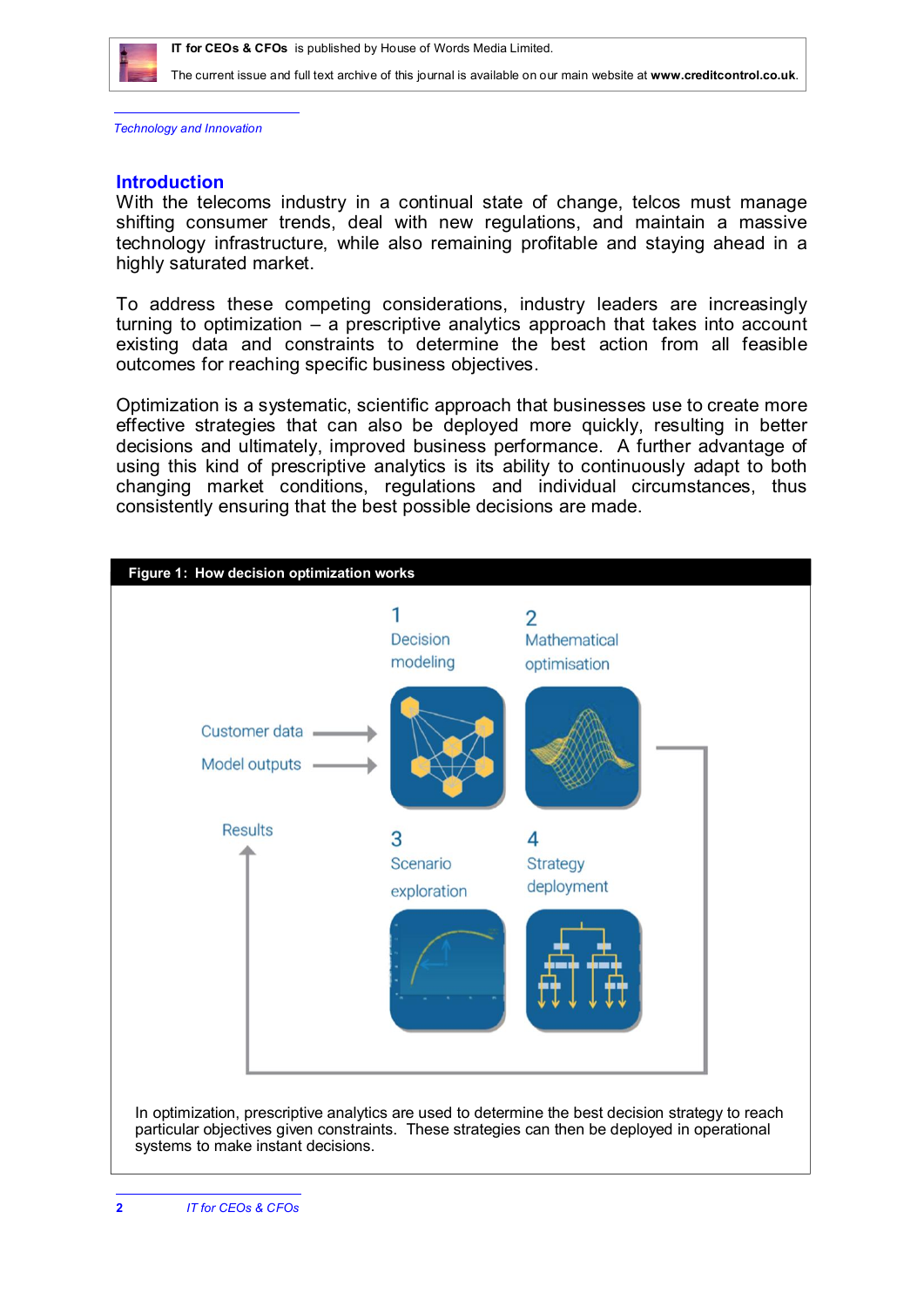

*Technology and Innovation*

Here are seven areas where optimization can help boost the business value and competitive edge of your telecoms organization:

# **1. Risk-informed marketing**

As devices continue to increase in cost, and acquisition budgets squeeze, operators need to make the most effective use of that budget by making attractive product and service offers to the right segments, personalizing and tailoring where possible.

Analytics-driven optimization strategies enable multi-dimensional factors to be considered, such as acquisition cost, lifetime value, credit risk, propensity to take up the offer – before reaching any decision about pro-active marketing channel preferences.

The analytics can be regularly performed, allowing operators to pivot their strategy as market dynamics shift. For example, if there is a push needed to meet quarter-end volume, then the optimization constraints can be amended.

# **2. Cross-sell candidate identification**

Identifying existing customers for product cross-sell can further improve business performance in the face of market saturation and shrinking margins. To make it affordable and compelling for existing customers to remain loyal, operators could introduce timely and exclusive offers on new smart mobile devices, discounts on older models and other appropriate loyalty incentives that make customers feel valued and understood. Whether introducing them to new services such as TV, smart home systems or mobile wallets, the analytics need to be relevant to the customer needs and determine the appropriate action in line with the business goal.

With automated strategies that incorporate analytics – such as predictive models that assess the customer's ability to pay, and models that predict offer acceptance and take up, customer value, churn rates, individual credit risk and more – account management teams can determine the right candidates for the right products at the right price, and even assign risk-appropriate credit lines to maximize their chances of success.

## **3. Voluntary churn management**

In this digital age, customers can easily compare prices, equipment offerings and promotions across competitors and quickly switch providers. As customer expectations soar, the competition to retain existing accounts has never been more heated. Despite operators spending a significant amount of money on recruiting each new customer, churn rates for multi-play packages can reach 20% per year – representing a serious and consistent drain on profitability.

This is where data-based optimization can step in. Analytics can proactively segment customers according to their likelihood of leaving, with churn scores based on their profile and activity data, such as the age of their mobile device, number of negative customer support interactions and dropped call incidents.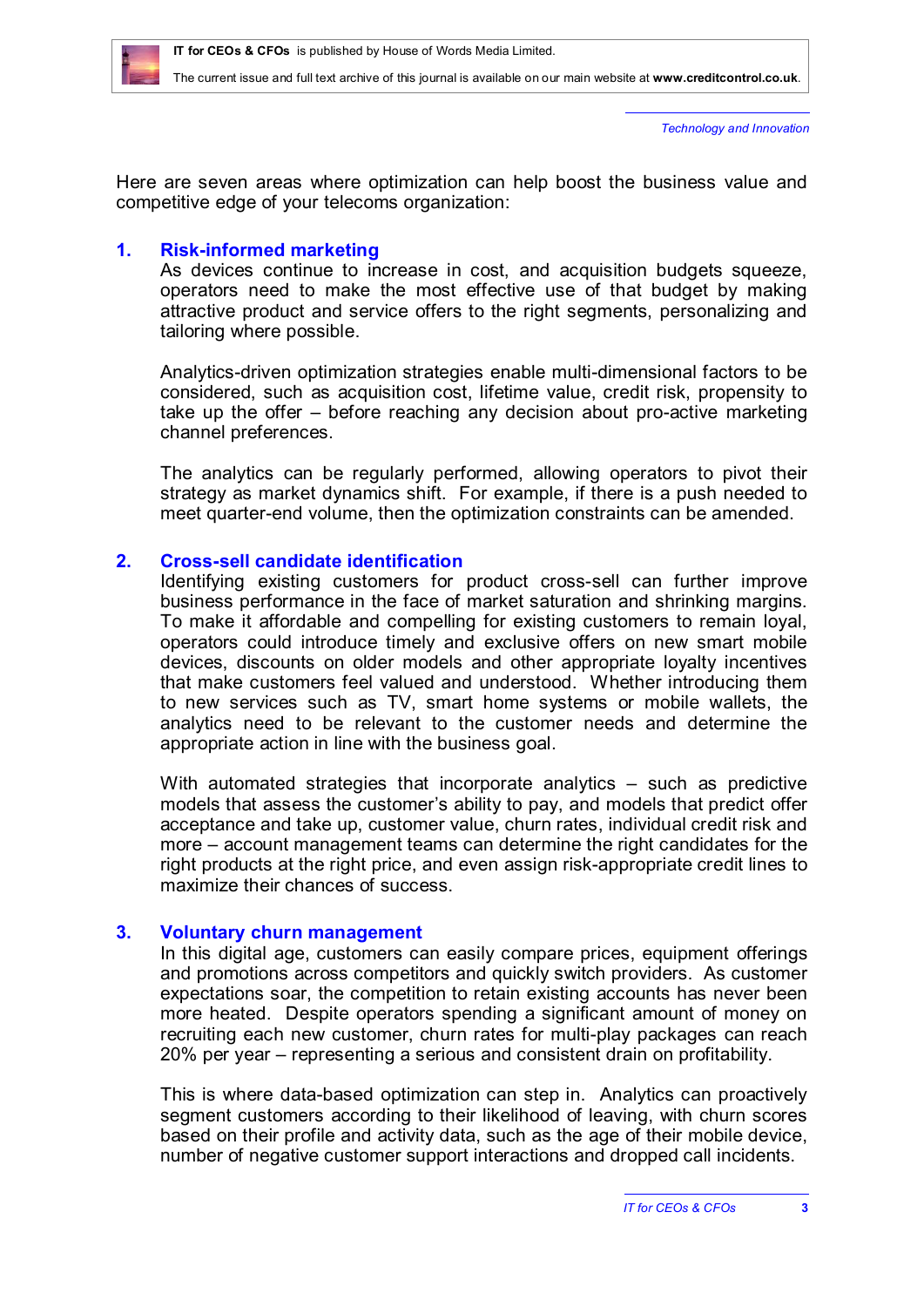

*Technology and Innovation*

These customers can also be segmented by value and other factors such as cost to serve, in order to inform the decision as to what tailored actions will mitigate each individual's risk of churn, exceed expectations and delight customers. Another decision consideration is whether the investment to retain a customer could be better used elsewhere and allow some lower-value customers to churn.

#### **4. Credit financing acumen**

There is a fine line between credit risk and corporate growth goals in the telecoms industry. Although many providers are focused on increasing their customer satisfaction and net promoter scores, it is essential that they first evaluate each risk versus reward scenario in a systematic way, especially when it comes to credit financing.

With optimization, operators can more accurately assess each customer's ability to pay and are better equipped to decide, in real time and on a deviceand customer-specific basis, whether to offer financing and what the appropriate limits should be.

#### **5. Pre-delinquency intervention**

Once a customer enters a collections process, it can become a negative experience for them, and costly for operators to collect the overdue balance. Furthermore, the risk of a customer then rolling into further delinquency and debt increases, and can ultimately eat away at margin and increase customer churn.

Early signals that a customer is showing signs of stress can be identified using advanced analytics. Optimization can be used to generate automated alerts and trigger the appropriate treatment action to be executed at the right time, through the right channel, prior to the customer actually falling into delinquency.

These actions could be as simple as an SMS reminder, introducing temporary spend limits or a courtesy call from an agent. Prevention can help reduce the overall cost to collect, allow collection agents to focus on higher value cases, reduce overall debt value and can have a knock-on effect in improving customer satisfaction and loyalty.

## **6. Debt collections performance**

In a July 2017 report, the Financial Conduct Authority (FCA) revealed that approximately one in six people with consumer credit debt are in moderate to severe 'financial distress'<sup>1</sup>. If a customer is in debt on their telecoms account, it is highly probable that they are also in debt elsewhere.

In an industry where every customer interaction counts, optimization can recommend collection strategies most likely to succeed with each individual customer, thus streamlining the collections process and turning risk into opportunity.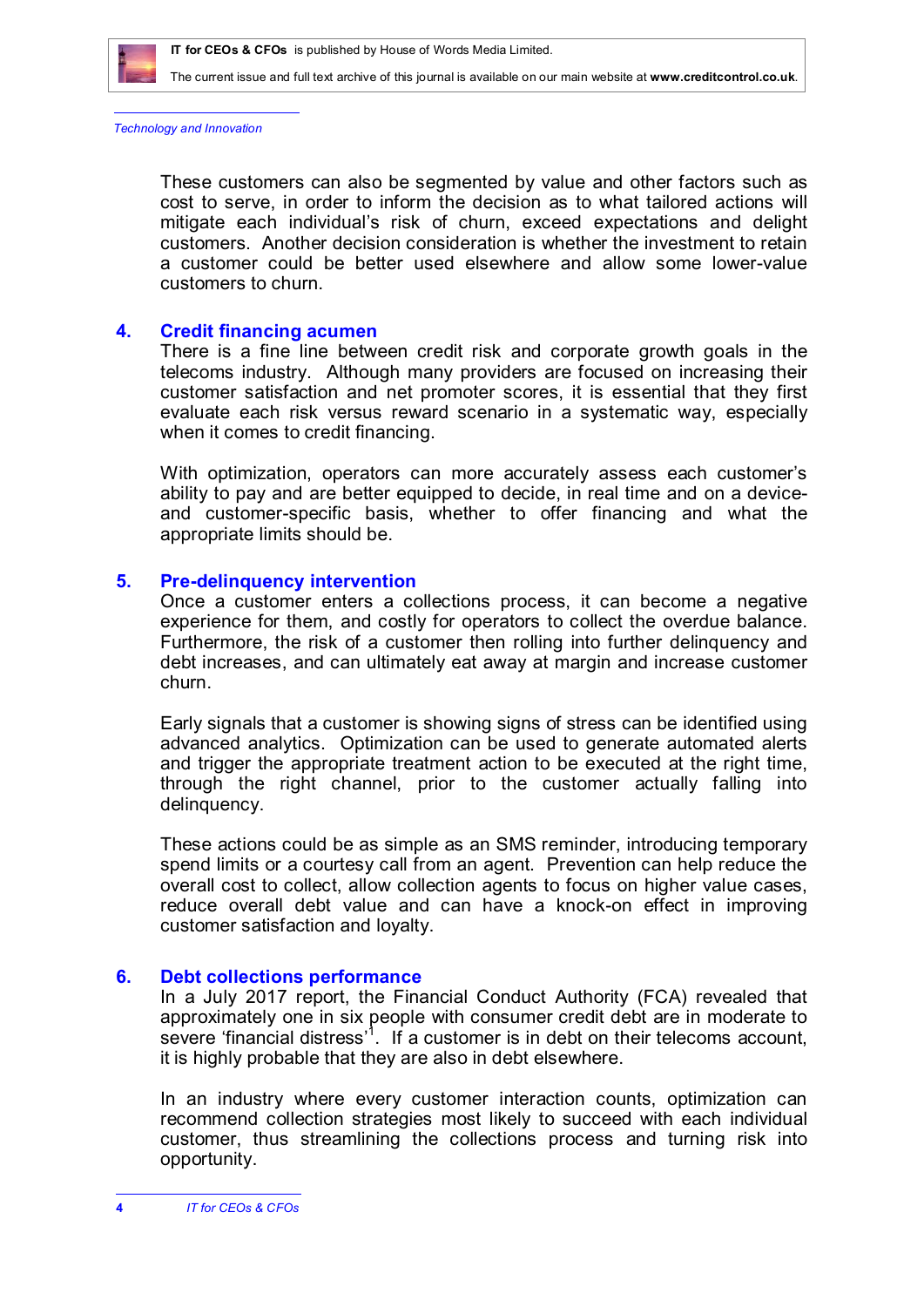

*Technology and Innovation*

## **7. Regulatory compliance**

Businesses are increasingly expected to provide a clear audit trail of their decisions. In fact, this will become mandatory after the General Data Protection Regulation (GDPR) comes into effect across Europe in May 2018.

Under the GDPR, customers can demand clear-cut reasons for any decision made against them. As an example, consider how offers for mobile phone service plans are calculated, and to whom they are offered. If a consumer feels he or she has been adversely affected by a decision model and queries the decision-making process, it is no longer acceptable for the operating company to respond with 'Computer says no.'

For business performance and regulatory compliance, staff need full visibility into, and control over, the entire decision-making process. It is therefore vital to choose the optimization tools that enable business users to easily navigate complex decision strategies and pick out the inputs used at any point. If a decision is questioned, users can immediately use the chosen tool to determine the credit policy rules and models invoked.

| Use it In                                                                                                                       |                                                                                                                             |                                                                                                                 |                                                                                                                                        |                                                                                                     |
|---------------------------------------------------------------------------------------------------------------------------------|-----------------------------------------------------------------------------------------------------------------------------|-----------------------------------------------------------------------------------------------------------------|----------------------------------------------------------------------------------------------------------------------------------------|-----------------------------------------------------------------------------------------------------|
| <b>ACQUISITION MARKETING</b>                                                                                                    | <b>ACCOUNT ORIGINATION</b>                                                                                                  | <b>ACCOUNT MANAGEMENT</b>                                                                                       | <b>CUSTOMER RETENTION</b>                                                                                                              | <b>COLLECTIONS &amp; RECOVERY</b>                                                                   |
| Apply to                                                                                                                        |                                                                                                                             |                                                                                                                 |                                                                                                                                        |                                                                                                     |
| • Pricing strategies<br>· Cross-sales<br>· Offer eligibility &<br>targeting                                                     | · Account- and<br>customer-level credit<br>restrictions<br>• Device financing (type,<br>rates, term)                        | • Adjustments to existing<br>credit restrictions<br>· Equipment replacements                                    | • Voluntary churn risk<br>assessment<br>· Proactive, timely<br>retention strategies                                                    | · Early-stage cost-<br>effective treatments<br>· Late-stage debt<br>management<br>(work/place/sell) |
| Answer questions like                                                                                                           |                                                                                                                             |                                                                                                                 |                                                                                                                                        |                                                                                                     |
| "Which offer fitting<br>this customer's needs/<br>eligibility is most<br>profitable, and what's the<br>best alternative offer?" | "What credit restrictions"<br>for this customer will<br>minimize losses while<br>maximizing take-up and<br>lifetime value?" | "Is it profitable to increase<br>this customer's wireless<br>line limit and when is the<br>best time to do it?" | "How likely is this customer<br>to switch providers and<br>what's the best way to<br>prevent this and strengthen<br>the relationship?" | "What's the best way to<br>bring this delinquent<br>account current and<br>retain the customer?"    |

## **Choosing the right optimization tools**

Once you have decided to implement an analytics-driven solution, the next step is to determine the right one for your organization. To make this decision, here are the two factors to consider:

Empower your business users to make changes directly  $-$  In an ever-changing market and organizational environment, the winners will be the operators that are able to quickly develop, test, scale and improve their analytically-driven decision strategies without involving IT. Putting the tools to create and modify decision